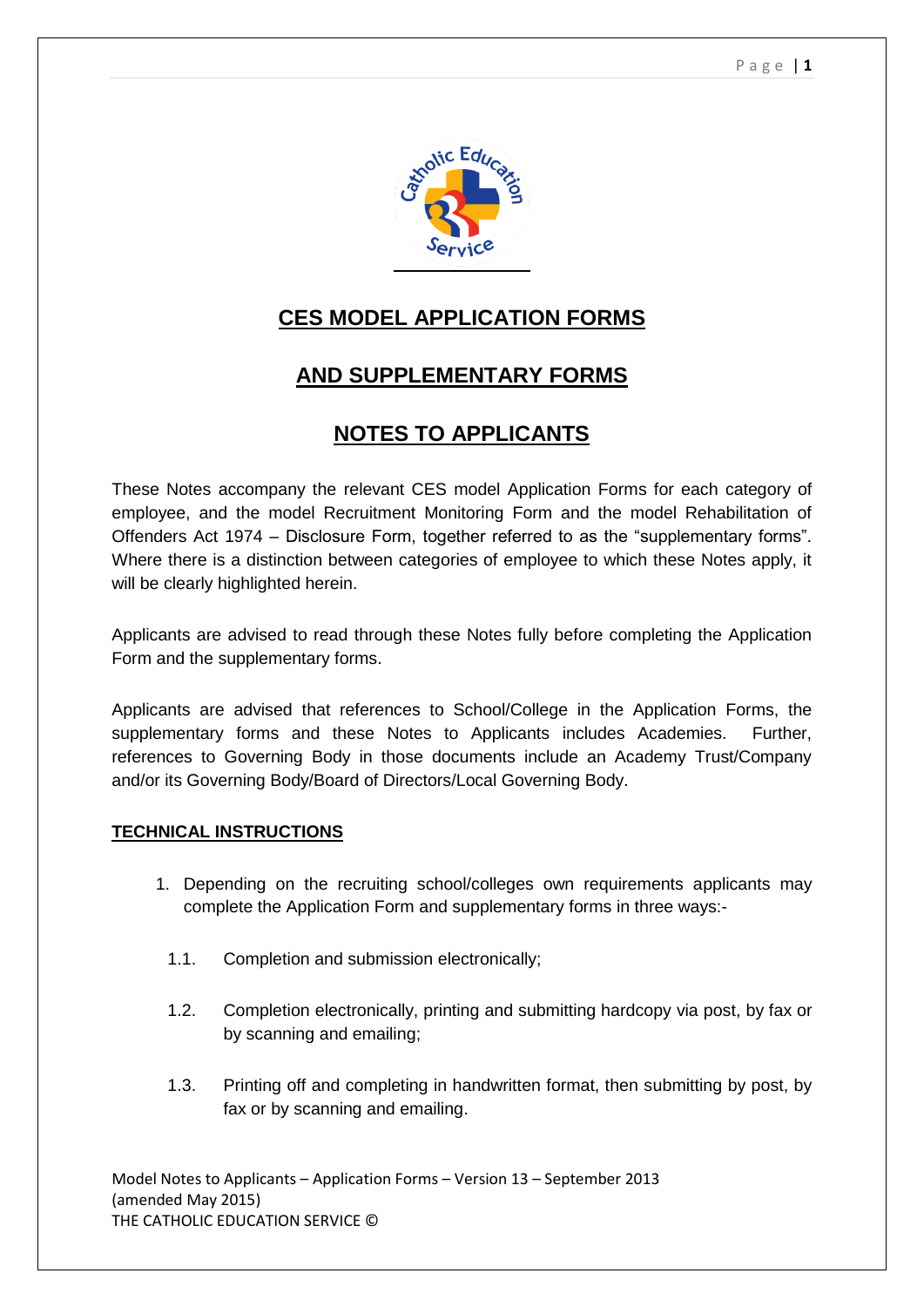- 2. Where applicants complete the Application Form and supplementary forms and submit by post, written acknowledgement of receipt will only be provided where the applicant has supplied a stamped addressed envelope with their posted application.
- 3. Where applicants are completing the Application Form and supplementary forms electronically, applicants should press the TAB button to proceed to the next section of the Application Form and/or supplementary forms.
- 4. **Where applicants run out of space to provide answers to any particular section of the Application Form, they must continue on the additional pages at the back of the Application Form clearly citing the section number (and sub-section number, where applicable) to which their answer refers**. They should also complete their name and the post applied for at the top of each of the additional pages used.

## **GENERAL INFORMATION**

- 5. Applicants must ensure that they are using the most up to date version of the Application Form and supplementary forms. Where there is any doubt, applicants should contact the school/college where the position applied for is based, or the contact person mentioned in the details of the post.
- 6. Applicants are reminded that this is an application for a post in a Catholic Voluntary Aided School where the Governing Body is the employer and that the post will be subject to the terms and conditions of the appropriate CES model contract of employment. A copy of the relevant contract will be provided to the applicant if they are shortlisted for interview.
- 7. Applicants should note that, in accordance with the safeguarding vulnerable groups' regime, it is their responsibility to have made any necessary registrations relevant at the time of making this application which is required for people working or volunteering with children. Accordingly, applicants are put on notice that any offer of employment made will be conditional upon the results of checks from the Disclosure & Barring Service ("the DBS").
- 8. Before signing this form, applicants must ensure that every section has been completed. Failure to complete all relevant sections may result in an application being rejected.
- 9. All Application Forms, supplementary forms and any relevant documentary evidence should be sent to the school/college where the position applied for is based, or as instructed in the details of the post. Applicants should not return any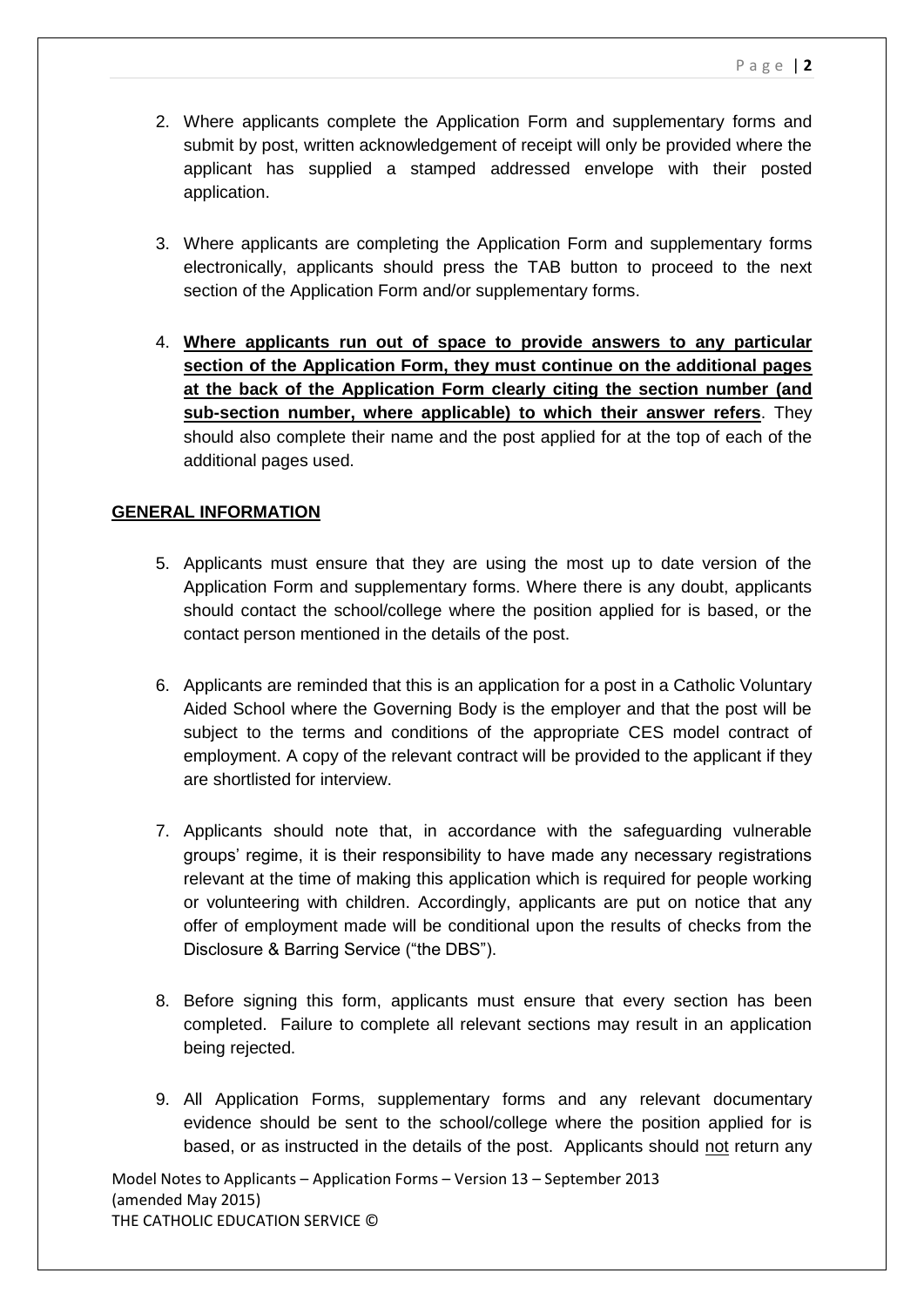Application Form and/or supplementary forms and/or any relevant documentary evidence to the CES. Any applications received by the CES will not be forwarded or returned but shall be securely disposed of.

## **THE APPLICATION FORM – GUIDANCE ON COMPLETING SPECIFIC SECTIONS**

Applicants are advised that the Governing Body complies with the School Standards and Framework Act 1998 and the Equality Act 2010.

## **Details of the Role Applied For**

Please delete whichever of "VA School" and "Voluntary Academy" does not apply.

### **10. Section 1 all Application Forms – Applicant's Personal Details**

Please ensure that any former names are provided where appropriate, for example, a maiden name or change of name by deed.

## **11. Details of Applicant's Present Employment**

### **Section 2 all Application Forms**

2.1 – if the applicant is not currently employed they should tick the box that says "no" and proceed to Section 3.

2.3.3 –Spine Points are purely reference points for the applicant's present salary and not an indication of any mandated pay scale.

# **12. Applicant's Employment History and Professional Experience (for Support Staff and Lay Chaplain this section is entitled "Applicant's Employment History and Work Experience")**

### **Section 3 all Application Forms**

Applicants should provide full and accurate details of relevant employment history and professional or work experience. They should not repeat the information provided at Section 2 (if applicable) relating to present employment. Where the applicant is a student seeking a first time appointment they should provide details of teaching practice to date (if applicable).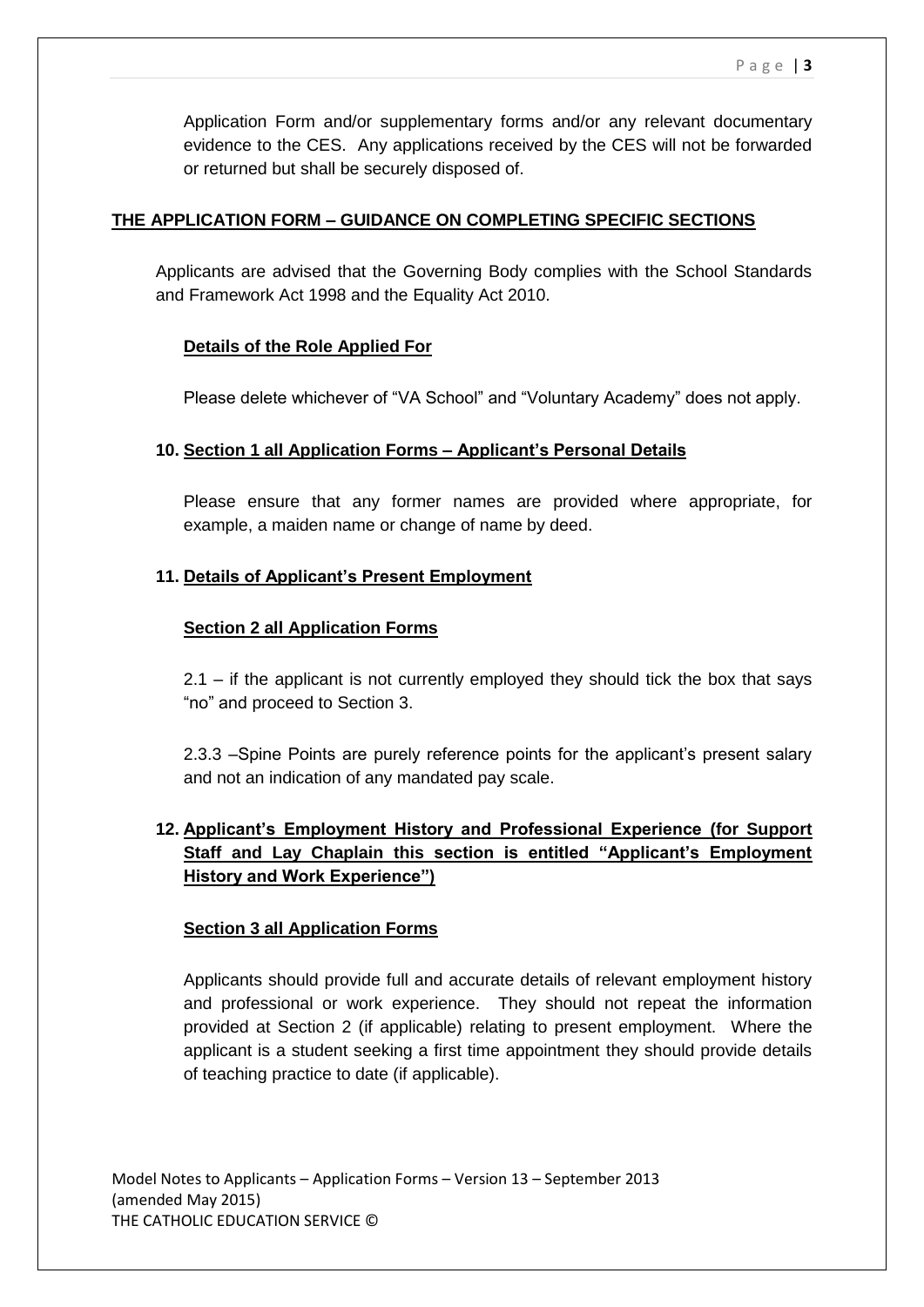# **13. Other Employment/Work Experience**

## **Section 4 Senior Leadership and Teacher Application Forms only**

4.1 - Applicants should provide details of all other employment and paid or unpaid experience after the age of 16 (e.g. employment unrelated to the teaching profession, voluntary work etc).

4.2 – Applicants must ensure that there are no gaps in the chronology of their education and/or employment history from the age of 16 to the present day. Section 4.2 should be used to account for any gaps, for example, for time spent raising a family or travelling etc. Failure to provide a full account may lead to an application being rejected. (Applicants completing the Support Staff or Lay Chaplain Application Form must complete the corresponding section, which is section 3.2).

4.3 – Applicants must declare whether they have ever been ordained and/or been a member of a religious community. Where the answer to this question is 'yes', the Applicant must provide full details and expect that this will be discussed in more detail if they are successfully shortlisted for interview, more particularly in relation to their Canonical status and whether the Applicant is subject to any restrictions which may affect their suitability for appointment to the post applied for. (Applicants completing the Support Staff or Lay Chaplain Application Form must complete the corresponding section, which is section 3.3)

# **14. Post-11 Education and Training**

# **Section 5 Senior Leadership and Teacher Application Forms and Section 4 Support Staff and Lay Chaplain Application Forms**

Applicants should provide details of education received in this country and/or abroad, academic vocational qualifications obtained including degrees, with class and division, and Teacher Certificates. Applicants must include postgraduate and professional qualifications. Applicants are advised that they may be required to produce evidence of qualifications attained.

Catholic Certificate in Religious Studies ("CCRS") – this was formerly known as the Catholic Teachers' Certificate and Certificate in Religious Education.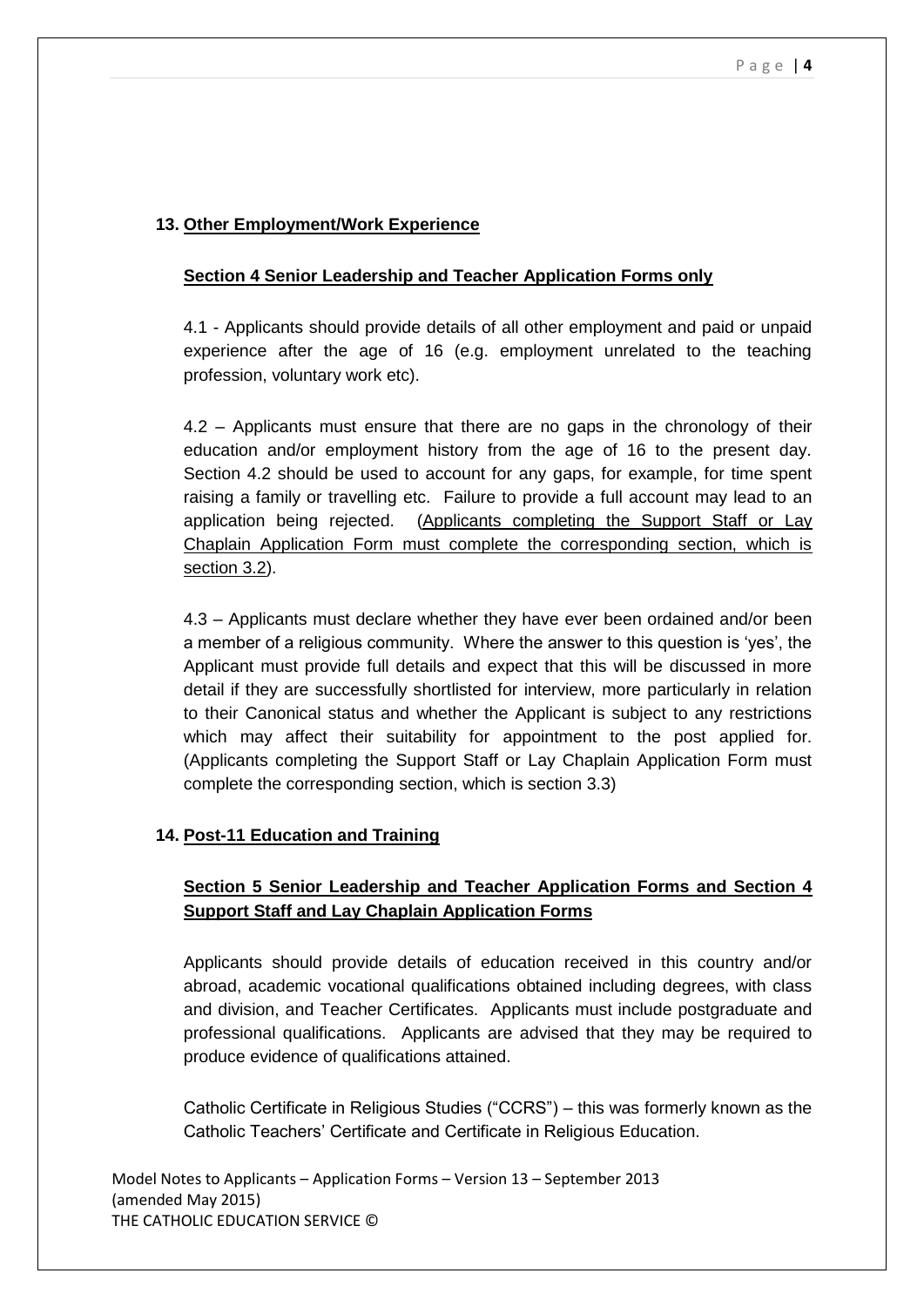Teacher post Application Forms only - require the Applicant to state which subjects they are qualified to teach, other subjects for which they may have experience to teach, and give details of any other specialisms and special areas of teaching interest.

Section 5.1 – Senior Leadership posts only - the CES recognises that NPQH is no longer a mandatory requirement in England but applicants should still provide details of NPQH where requested in the Application Form as a potentially desirable qualification. Applicants for Headteacher posts in Wales must provide details of NPQH as this remains a mandatory requirement for first Headship appointments.

### **15. Supporting Statement**

# **Section 8 Senior Leadership and Teacher Application Forms and Section 6 Support Staff and Lay Chaplain Application Forms**

Applicants should ensure that their supporting statement is clear and concise and does not exceed 1,300 words. It is preferable, although not compulsory, that the supporting statement is word-processed.

## **16. References**

# **Section 9 Senior Leadership and Teacher Application Forms and Section 7 Support Staff and Lay Chaplain Application Forms**

All applicants are required to provide details of at least two, and up to three, referees. It is the responsibility of the Applicant to ensure that all named referees, including Parish Priests where applicable, have consented to providing a reference.

Schools/Colleges of a Religious Character in England and Wales are permitted by law to require certain posts to be filled by practising Catholics.

Senior Leadership posts – Applicants are advised that the 'Memorandum on Appointment of Teachers To Catholic (Voluntary Aided and Independent) Schools' (October 2012), provides that 'the posts of Headteacher, Deputy Headteacher and Head or Coordinator of Religious Education are to be filled by baptised and practising Catholics'. The Memorandum may be viewed by visiting the CES's website at [www.catholiceducation.org.uk.](http://www.catholiceducation.org.uk/)

Teacher posts – Applicants are advised that schools/colleges are entitled to give priority to practising Catholic applicants.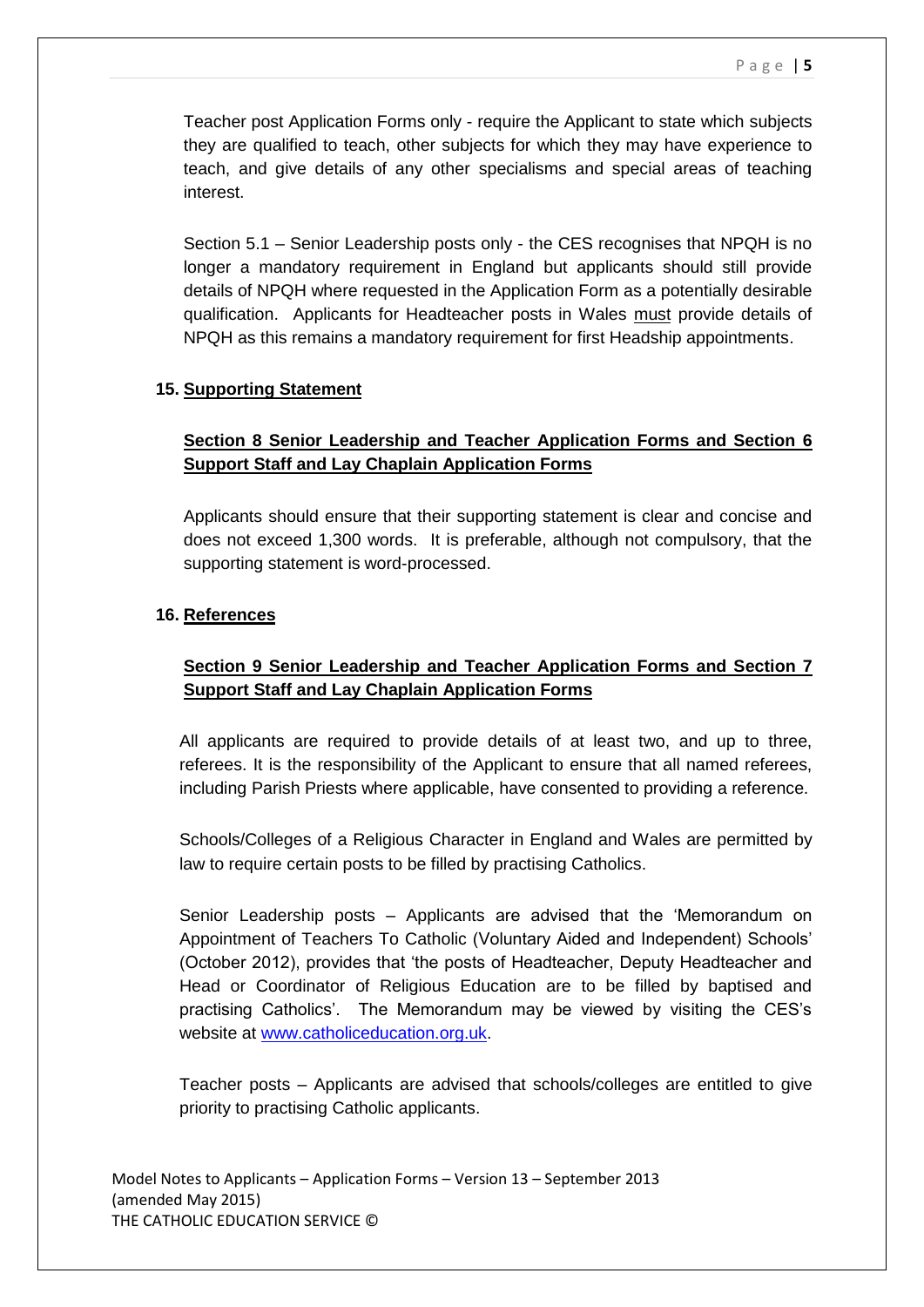Support Staff posts – Applicants are advised that schools/colleges (in England only) are entitled to give priority to practising Catholic applicants where it can be demonstrated that it is a proportionate means of achieving a legitimate aim (commonly known as a "genuine occupational requirement").

Schools/colleges may provide guidance to the applicant regarding the definition of a "practising Catholic" in the event that the applicant is shortlisted for interview.

Summary: All practising Catholic applicants, regardless of the post for which they are applying, are advised to provide referee details for their Parish Priest so that the school/college may give priority in accordance with the remit of the law (where applicable). Those applicants applying for Senior Leadership posts referenced in the Memorandum must provide such details.

Notes (i) – Applicants must advise the school/college if they do not want them to contact any of their referees and provide reasons. For example, where applicants are currently employed, they may not wish the school/college to contact their employer until such time that they have given notice to terminate their employment.

Section 9.2 Senior Leadership and Teacher Application Forms and Section 7.2. Support Staff and Lay Chaplain Application Forms – In the event that an applicant is appointed, any failure to disclose the existence of a relationship, whether it be by marriage, blood or as co-habitee, between the applicant or their spouse/civil partner/partner with a member, or an employee, of the Governing Body of the school/college where the post is situated may be considered a disciplinary offence warranting summary dismissal.

# **17. Immigration, Asylum and Nationality Act 2006**

# **Section 13 Senior Leadership and Teacher Application Forms and Section 11 Support Staff and Lay Chaplain Application Forms**

In accordance with the legal requirements of the Immigration, Asylum & Nationality Act 2006 ("the 2006 Act") (as amended) the Governing Body is under a legal duty to require all members of staff to provide documentary evidence of their entitlement to undertake the position applied for and to ensure that they have an ongoing entitlement to live and work in the UK. These checks need to be carried out for every person the Governing Body employs regardless of race, ethnicity or nationality. Therefore, on conditional offer of employment, and before a successful applicant commences their post, they must provide supporting evidence of their right to live and work in the UK. Generally speaking, the provision of one of the documents listed below will be sufficient proof but applicants are advised to consider the UK Visas and Immigration requirements for preventing illegal working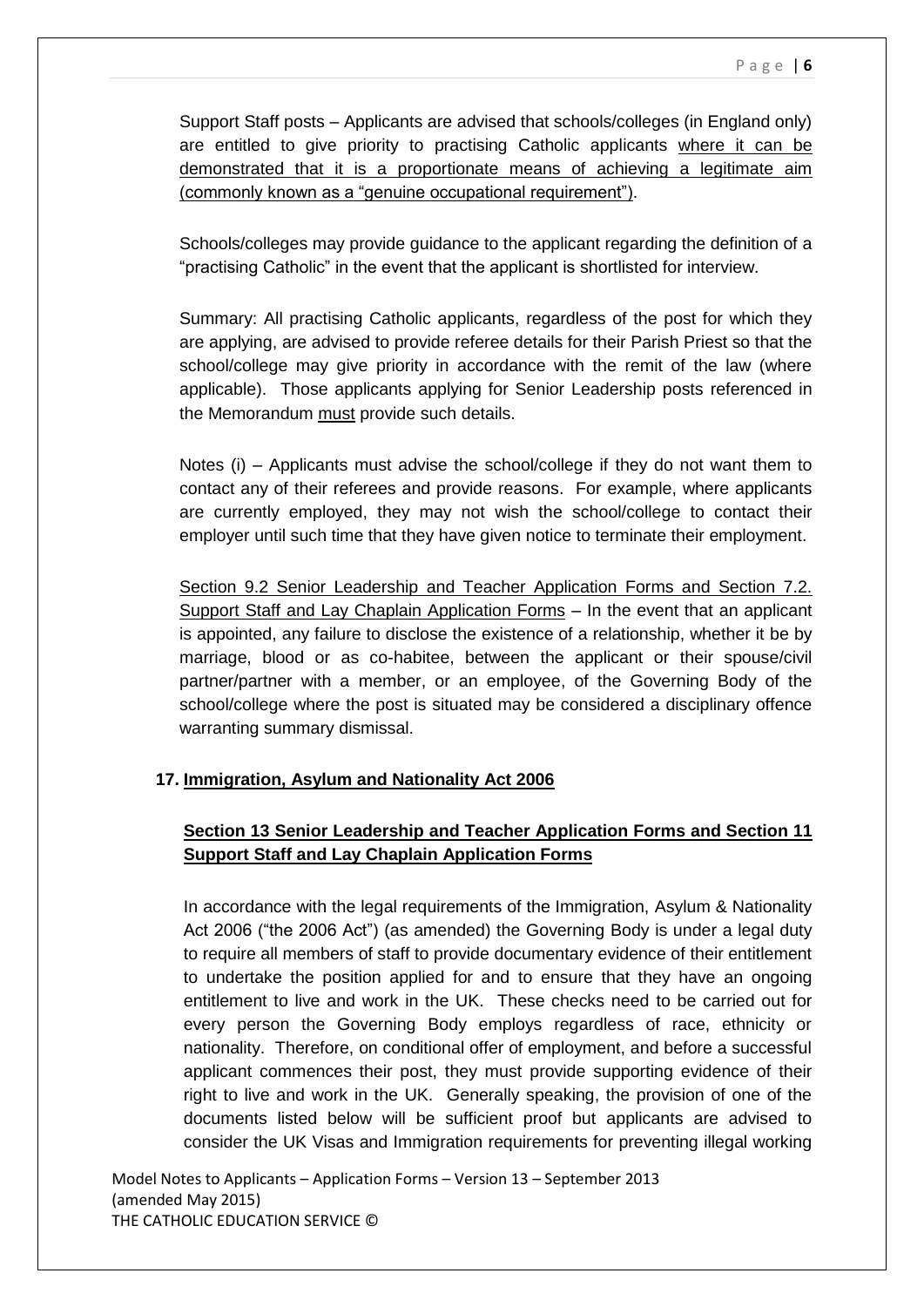in the UK for a full list of documents that may prove such entitlement which can be found on the Home Office's website.

The most common proof of entitlement documents are:

- (a) A passport showing that the holder, or a person named in the passport as the child of the holder, is a British citizen or a citizen of the UK and Colonies having the right of abode in the UK.
- (b) A passport or national identity card showing that the holder, or a person named in the passport as the child of the holder, is a national of the European Economic Area or Switzerland.
- (c) A registration certificate or document certifying permanent residence issued by the Home Office or the Border and Immigration Agency to a national of a European Economic Area country or Switzerland.
- (d) A permanent residence card issued by the Home Office or the Border and Immigration Agency to the family member of a national of a European Economic Area country or Switzerland.
- (e) A current biometric immigration document issued by the Home Office to the holder which indicates that the person named in it is allowed to stay indefinitely in the UK, or has no time limit on their stay in the UK.
- (f) A current passport issued by the Home Office or the Border and Immigration Agency to the holder with an endorsement indicating that the person named in it is allowed to say indefinitely in the UK or has no time limit on their stay in the UK when produced with an official document giving the person's permanent National Insurance Number and their name issued by a Government agency or previous employer.

The above list is non-exhaustive.

### **18. Declaration**

# **Section 14 Senior Leadership and Teacher Application Forms and Section 12 Support Staff and Lay Chaplain Application Forms**

The Governing Body has a duty to make a report where the applicant provides false information in prescribed circumstances in accordance with the Education Act 2002.